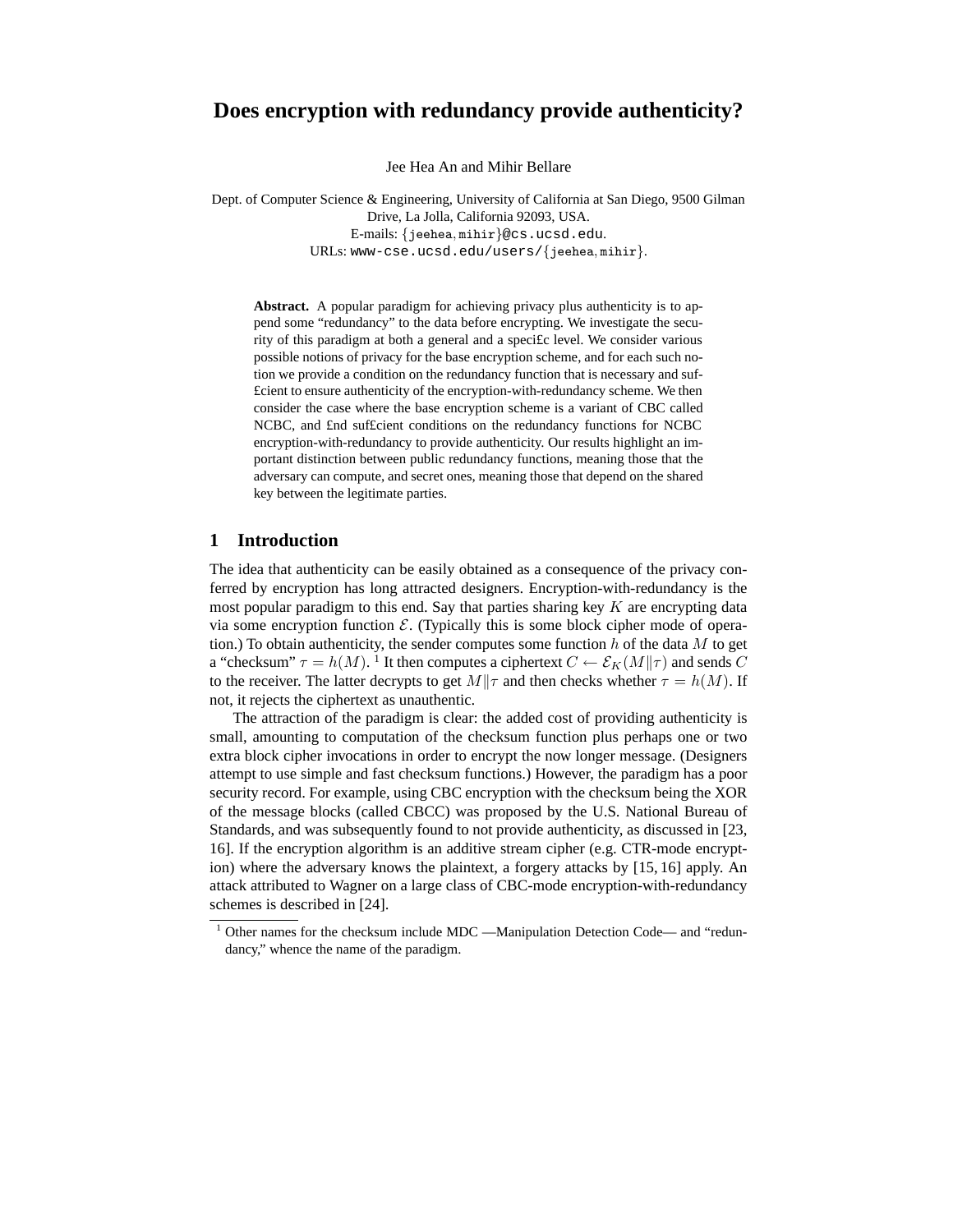#### **1.1 General results**

The many and continuing efforts to achieve authenticity via the encryption-with-redundancy paradigm point to the existence of some intuition that leads designers to think that it should work. The intuition appears to be that the privacy conveyed by the encryption makes attacks on the integrity harder. The £rst goal of our work is to assess the correctness of this intuition, and the security of the paradigm, at a general level. We are not concerned so much with the security of specific schemes as with trying to understand how the authenticity of the encryption-with-redundancy scheme relates to the security properties of the underlying primitives and to what extent the paradigm can be validated at a general level.

We denote the base encryption scheme by  $\mathcal{SE} = (\mathcal{K}_e, \mathcal{E}, \mathcal{D})$ . (It is specified by its key-generation, encryption, and decryption algorithms.) We are general with regard to the form of the redundancy computation method, allowing it to be key-based. A choice of method is given by a *redundancy code*  $\mathcal{RC} = (\mathcal{K}_r, \mathcal{H})$  where  $\mathcal{K}_r$  is an algorithm responsible for generating a key  $K_r$  while  $H$  takes  $K_r$  and the text M to return the redundancy or checksum  $\tau = \mathcal{H}_{K_r}(M)$ . Associated to  $\mathcal{SE}$  and  $\mathcal{RC}$  is the encryption-with-redundancy scheme  $\mathcal{ER}$  in which one encrypts message M via  $C \leftarrow \mathcal{E}_{K_e}(M||\mathcal{H}_{K_r}(M))$ . Upon receipt of ciphertext C, the receiver applies  $\mathcal{D}_K$  to get back  $M||\tau$  and accepts iff  $\tau = \mathcal{H}_{K_r}(M)$ . Here  $K_e$  is the (secret) encryption key for SE.

We distinguish *public redundancy* and *secret redundancy*. In the £rst case,  $K_r$  is public information.  $(\mathcal{H}_{K_r}(\cdot))$  might be a public hash function like SHA-1, or simply return the XOR of the message blocks.) In this case,  $K_r$  is known to the adversary, who is thus capable of computing the redundancy function. In the case of secret redundancy,  $K_r$  is part of the secret key shared between the parties. (It might for example be a key for a universal hash function [11] or a message authentication code.) In this case the key  $K_r$  is not given to the adversary.

The desired authenticity property of the encryption-with-redundancy scheme  $\mathcal{ER}$  is integrity of ciphertexts [7, 19, 8]: it should be computationally infeasible for an adversary to produce a ciphertext that is valid but different from any created by the sender.

We allow the assumed privacy attribute of the base encryption scheme to range across the various well-established notions of privacy used in the literature: IND-CPA, NM-CPA, IND-CCA. (Indistinguishability under chosen-plaintext attack [13, 4], nonmalleability under chosen-plaintext attack [12], and indistinguishability under chosenciphertext attack, respectively. Recall that non-malleability under chosen-ciphertext attack is equivalent to IND-CCA [5, 18] so we don't need to consider it separately.)

We say that a redundancy code RC is *integrity-providing with respect to security notion SSS-AAA* if for *all* base encryption schemes  $\mathcal{SE}$  that are SSS-AAA secure, the encryption-with-redundancy scheme  $\mathcal{ER}$  obtained from  $\mathcal{SE}$  and  $\mathcal{RC}$  is secure in the sense of integrity of ciphertexts. (This property of a redundancy code is attractive from the design viewpoint, since a redundancy code having this property may be used in conjunction with *any* SSS-AAA-secure base encryption scheme, and authenticity of the resulting encryption-with-redundancy scheme is guaranteed.) The question we ask is the following. Given a notion of security SSS-AAA, what security attribute of the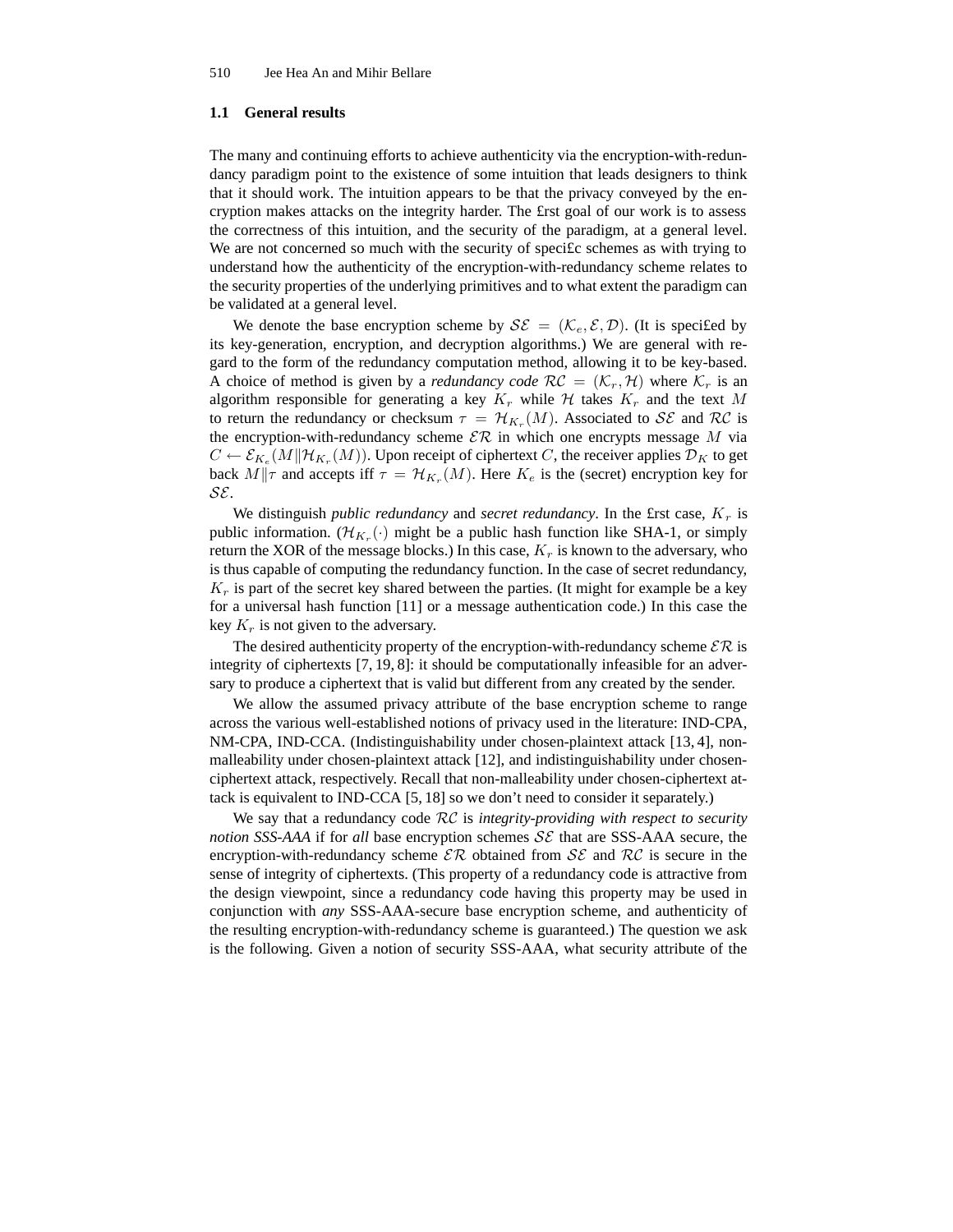| <b>Type of base encryption</b> | <b>Condition on redundancy code</b>                |        |
|--------------------------------|----------------------------------------------------|--------|
|                                | <b>For public redundancy For secret redundancy</b> |        |
| <b>IND-CPA</b>                 | None                                               | None   |
| NM-CPA                         | None                                               | UF-NMA |
| <b>IND-CCA</b>                 | None                                               | UF-NMA |

**Fig. 1.** For each possible privacy attribute SSS-AAA of the base encryption scheme, we indicate a condition on the redundancy code that is *necessary and suf£cient* for it to be integrity-providing with respect to SSS-AAA. We distinguish the cases where the redundancy is public (anyone can compute it) and secret (depends on the shared secret key). "None" means that the corresponding class of redundancy codes is empty: *No* redundancy code is integrity-providing.

redundancy code  $RC$  will ensure that  $RC$  is integrity-providing with respect to security notion SSS-AAA?

We £nd that an important distinction to be made in answering this question is whether or not the redundancy computation is secret-key based. Figure 1 summarizes the results we expand on below.

ENCRYPTION WITH PUBLIC REDUNDANCY. We show that there is *no* choice of public redundancy code RC which is integrity-providing with respect to notions of security IND-CPA, NM-CPA or IND-CCA. This is a powerful indication that the intuition that privacy helps provide integrity via encryption-with-redundancy is wrong in the case where the adversary can compute the redundancy function.

This conclusion is not surprising when the base encryption scheme meets only a weak notion of privacy like IND-CPA. But one might have thought that there are redundancy codes for which a condition like NM-CPA on the base encryption scheme would suf£ce to prove integrity of ciphertexts for the resulting encryption-with-redundancy scheme. Not only is this false, but it stays false when the base encryption scheme has even a stronger privacy attribute like IND-CCA.

Note that the most popular methods for providing redundancy are public, typically involving computing a keyless checksum of the message, and our result applies to these.

The result is proved by giving an example of a base encryption scheme meeting the notion of privacy in question such that for any redundancy code the corresponding encryption with public redundancy scheme can be attacked. (This assumes there exists some base encryption scheme meeting the notion of privacy in question, else the issue is moot.)

ENCRYPTION WITH SECRET REDUNDANCY. As Figure 1 indicates, allowing the computation of the redundancy to depend on a secret key does not help if the base encryption scheme meets only a weak notion of privacy like IND-CPA—no secret redundancy code is integrity-providing with respect to IND-CPA.

However secret redundancy does help if the base encryption scheme has stronger privacy attributes. We characterize the requirement on the redundancy code in this case. We say that it is UF-NMA (UnForgeable under No-Message Attack) if it is a MAC for which forgery is infeasible for an adversary that is not allowed to see the MACs of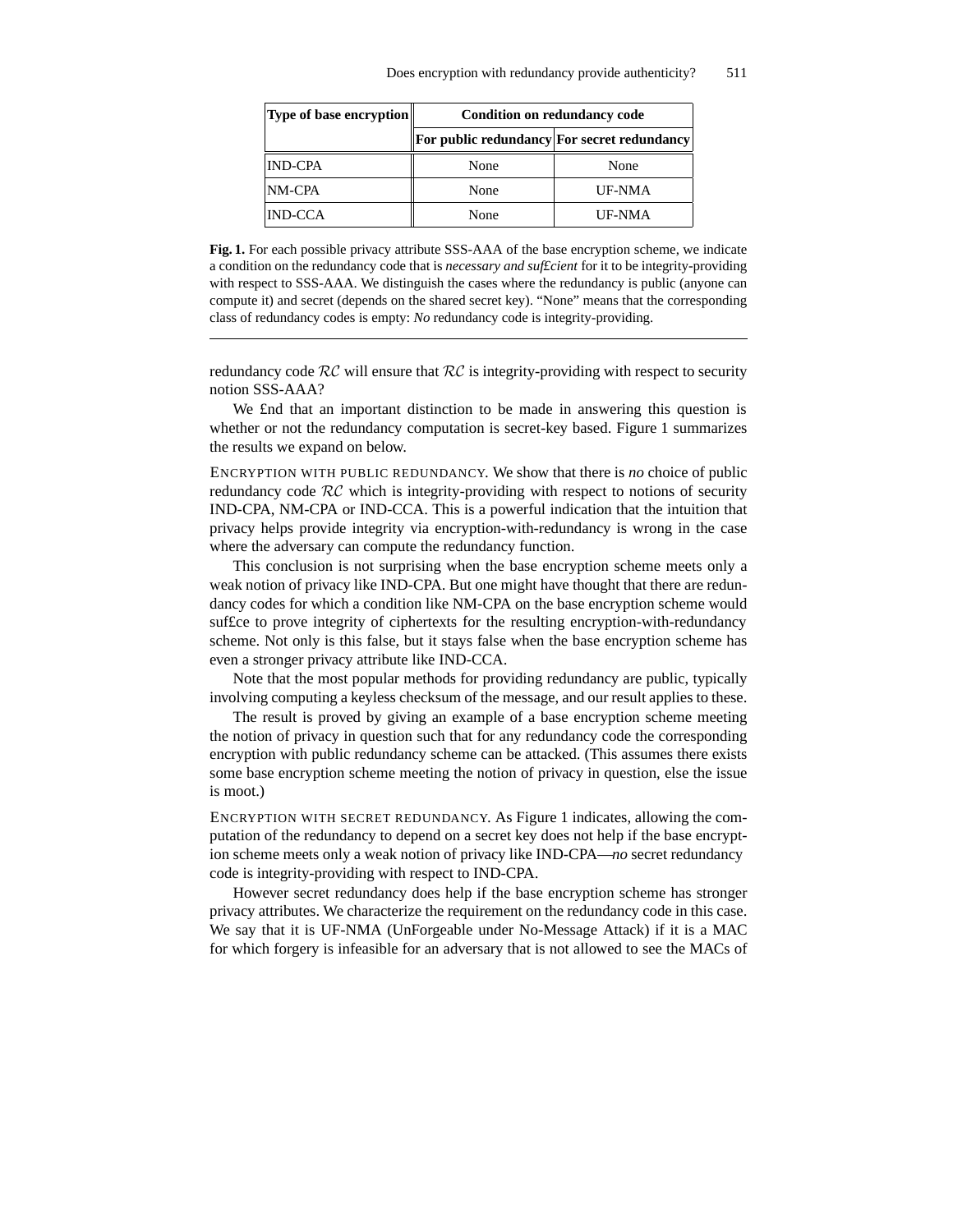any messages before it must output its forgery. Our result is that this condition on the redundancy code is necessary and suf£cient to ensure that it is integrity-providing with respect to NM-CPA and IND-CCA.

We stress that UF-NMA is a very weak security requirement, so the implication is that allowing the redundancy computation to depend on a secret key greatly increases security as long as the base encryption scheme is strong enough. We also stress that our condition on the redundancy code is both necessary and suf£cient. Still in practice, the implication is largely negative because standard modes of operation do not meet notions like NM-CPA or IND-CCA.

PERSPECTIVE. The above results do not rule out obtaining secure schemes from the encryption-with-redundancy paradigm. The results refer to the ability to prove authenticity of the encryption-with-redundancy scheme *in general*, meaning based *solely* on assumed privacy attributes of the base encryption scheme and attributes of the redundancy code.

One might consider encryption with some speci£c redundancy code using as base encryption scheme a block cipher based mode of operation that is only IND-CPA secure, and yet be able to prove authenticity by analyzing the encryption-with-redundancy scheme directly based on the assumption that the block cipher is a pseudorandom permutation. This would not contradict the above results. What the above results do is show that the intuition that privacy helps integrity is  $a$  awed. Encryption-with-redundancy might work, but not for that reason. If a specific scheme such as the example we just mentioned works, it is not because of the privacy provided by the encryption, but, say, because of the pseudorandomness of the block cipher. In practice this tell us that to get secure encryption-with-redundancy schemes we must look at speci£c constructions and analyze them directly. This is what we do next.

### **1.2 Encryption with NCBC**

We consider a variant of (random-IV) CBC mode encryption in which the enciphering corresponding to the last message block is done under a key different from that used for the other blocks. We call this mode NCBC. Here we are able to obtain positive results for both public and secret redundancy functions.

We show that if secret redundancy is used, quite simple and efficient redundancy codes suf£ce for the NCBC with redundancy scheme to provide authenticity. The redundancy code should satisfy the property called *AXU (Almost Xor Universal)* in [20, 25]. (Any Universal-2 function [27] has this property and there are other ef£cient constructs as well [14, 10, 2].) On the other hand we show that if the redundancy is public, then authenticity of the NCBC with redundancy scheme is guaranteed if the redundancy code is *XOR-collision-resistant*. (The latter, a cryptographic property we de£ne, can be viewed either as a variant of the standard collision-resistance property, or as an extension of the AXU property to the case where the key underlying the function is public.) These results assume the underlying block cipher is a strong pseudorandom permutation in the sense of [22].

These results should be contrasted with what we know about encryption with redundancy using the standard CBC mode as the base encryption scheme. Wagner's attack, pointed out in [24], implies that *no* public redundancy code will, in conjunction with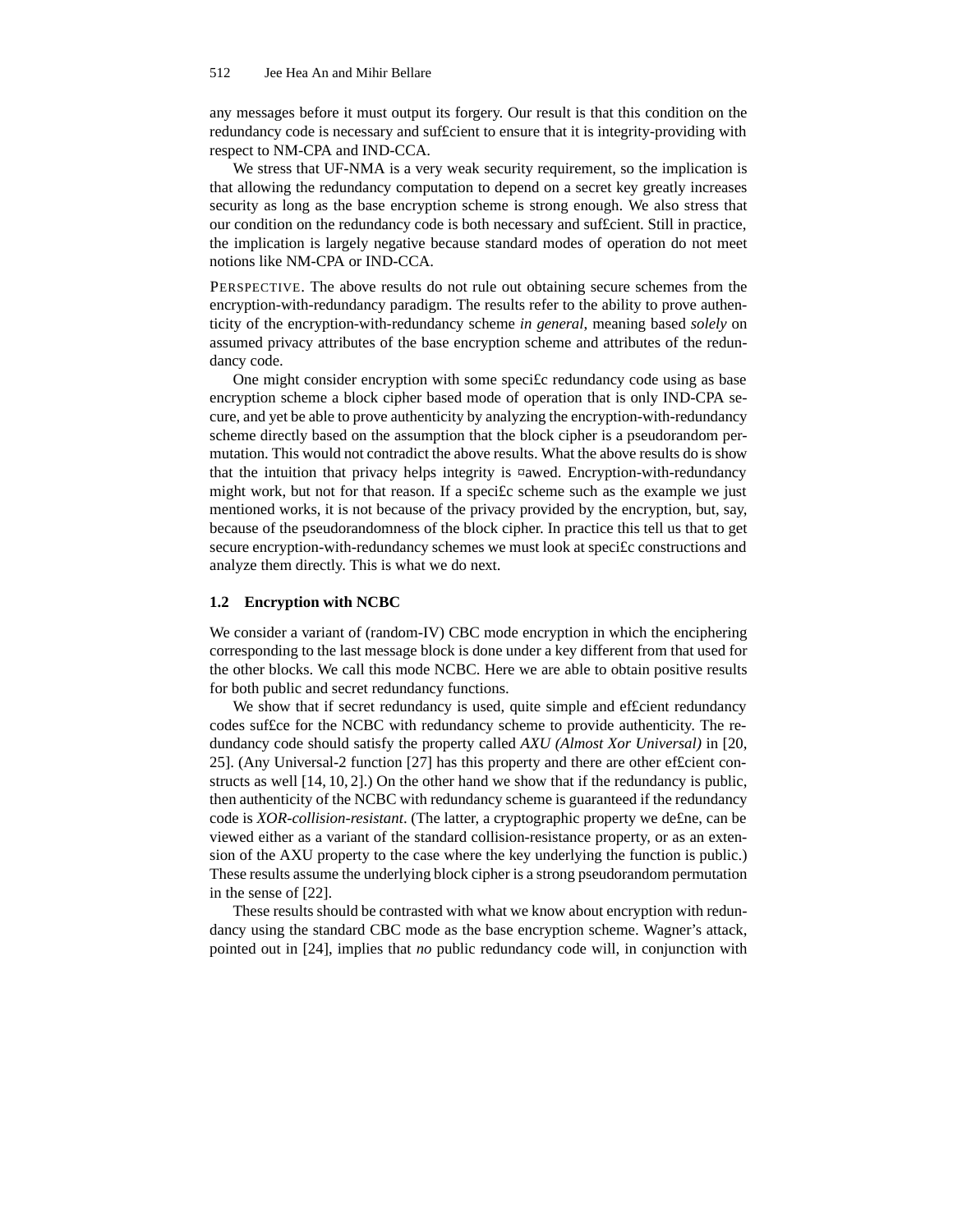CBC encryption, yield an encryption-with-redundancy scheme possessing integrity of ciphertexts. In the case where the redundancy is secret, Krawczyk [21] shows that it suf£ces for the redundancy code to be a MAC secure against chosen-message attack, but this is a strong condition on the redundancy code compared to the AXU property that suf£ces for NCBC. Thus, the simple modi£cation consisting of enciphering under a different key for the last block substantially enhances CBC with regard to its ability to provide authenticity under the encryption-with-redundancy paradigm.

#### **1.3 Related work**

Preneel gives an overview of existing authentication methods [24] that includes much relevant background. A comprehensive treatment of authenticated encryption —the goal of joint privacy and authenticity— is provided in [7]. They relate different notions of privacy and authenticity to compare their relative strengths.

Encryption-with-redundancy is one of many approaches to the design of authenticated encryption schemes. Another general approach is "generic composition:" combine an encryption scheme with a MAC in some way. This is analyzed in [7], who consider the following generic composition methods: *Encrypt-and-mac, Mac-then-encrypt, Encrypt-then-mac.* For each of these methods they consider two notions of integrity, namely integrity of ciphertexts and a weaker notion of integrity of plaintexts, and then, assuming the base encryption scheme is IND-CPA and the MAC is secure against chosen-message attack, indicate whether or not the method has the integrity property in question. Krawczyk's recent work [21] considers the same methods from the point of view of building "secure channels" over insecure networks. The drawback of the generic composition approach compared to the encryption-with-redundancy approach is that some MACs might be less ef£cient than redundancy codes, and that public redundancy avoids the additional independent key that is required for MACs.

Another general paradigm is "encode then encipher" [8] —add randomness and redundancy and then encipher rather than encrypt. Encode then encipher requires a variable-input length strong pseudorandom permutation, which can be relatively expensive to construct.

Let  $SNCBC[F, RC]$  denote NCBC encryption with block cipher F and secret redundancy provided by an efficient AXU redundancy code  $RC$ . We compare this to other authenticated encryption schemes such as RPC mode [19], IACBC [17], and OCB [26]. RPC is computation and space inef£cient compared to all the other methods. IACBC and OCB have cost comparable to that of  $SNCBC[F, RC]$ , but OCB is parallelizable.

Encryption-with-redundancy is one of many approaches to simultaneously achieving privacy and authenticity. Our goal was to analyze and better understand this approach. We do not suggest it is superior to other approaches.

### **2 De£nitions**

A string is a member of  $\{0,1\}^*$ . We denote by "||" an operation that combines several strings into one in such a way that the constituent strings are uniquely recoverable from the £nal one. (If lengths of all strings are £xed and known, concatenation will serve the purpose.) The empty string is denoted  $\varepsilon$ .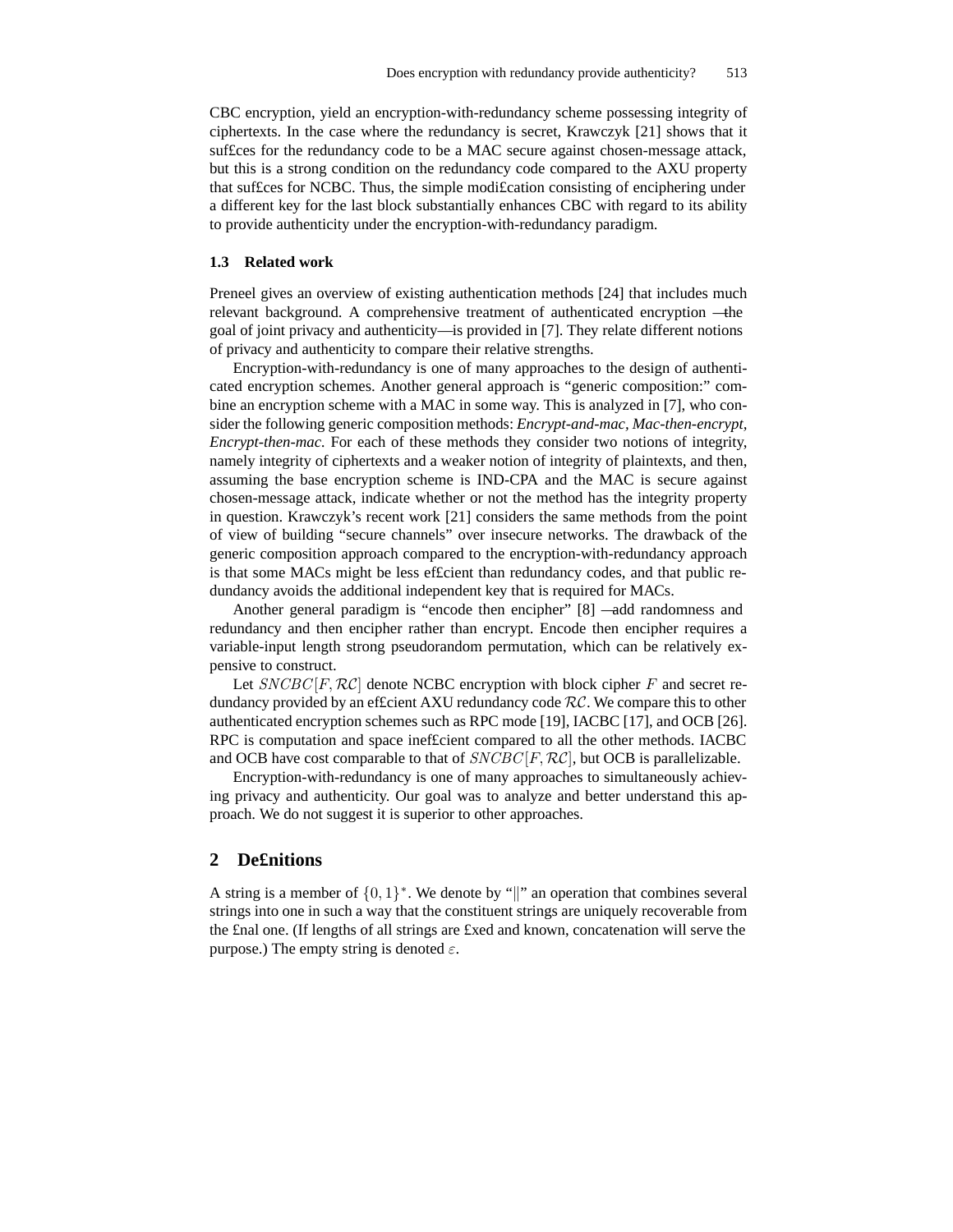EXTENDED ENCRYPTION SCHEMES. The usual syntax of a symmetric encryption scheme (cf. [4]) is that encryption and decryption depend on a key shared between sender and receiver but not given to the adversary. We wish to consider a setting where operations depend, in addition to the shared key, on some public information, such as a hash function. The latter may be key based. (Think of the key as having been chosen at random at design time and embedded in the hash function.) All parties including the adversary have access to this key, which we call the *common key*. We need to model it explicitly because security depends on the random choice of this key even though it is public. This requires a change in encryption scheme syntax. Accordingly we de£ne an *extended encryption scheme* which extends the usual symmetric encryption scheme by addition of another key generation algorithm. Speci£cally an extended encryption scheme  $\mathcal{E}\mathcal{E} = (\mathcal{K}_c, \mathcal{K}_s, \mathcal{E}, \mathcal{D})$  consists of four algorithms as follows. The randomized *common key generation* algorithm  $K_c$  takes input a security parameter  $k \in N$  and in time poly(k) returns a key  $K_c$ ; we write  $K_c \stackrel{R}{\leftarrow} \mathcal{K}_c(k)$ . The randomized *secret* key *generation* algorithm  $K_s$  also takes input  $k \in \mathbb{N}$  and in time  $\text{poly}(k)$  returns a key  $K_s$ ; we write  $K_s \stackrel{R}{\leftarrow} \mathcal{K}_s(k)$ . We let  $K = (K_c, K_s)$ . The *encryption* algorithm  $\mathcal E$  is either randomized or stateful. It takes  $K$  and a *plaintext*  $M$  and in time  $poly(k, |M|)$  returns a *ciphertext*  $C = \mathcal{E}_K(M)$ ; we write  $C \stackrel{R}{\leftarrow} \mathcal{E}_K(M)$ . (If randomized, it ¤ips coins, anew upon each invocation. If stateful, it maintains a state which it updates upon each invocation.) The deterministic and stateless *decryption* algorithm D takes the key K and a string C and in time  $poly(k, |C|)$  returns either the corresponding plaintext M or the distinguished symbol  $\bot$ ; we write  $x \leftarrow \mathcal{D}_K(C)$ . We require that  $\mathcal{D}_K(\mathcal{E}_K(M)) = M$ for all  $M \in \{0, 1\}^*$ .

Notice that it is not apparent from the syntax why there are two keys because they are treated identically. The difference will surface when we consider security: we will view the legitimate users as possessing  $K_s$  while both they and the adversary have  $K_c$ . (It also surfaces in something we don't consider explicitly here, which is a multi-user setting. In that case, although  $K_s$  will be generated anew for each pair of users,  $K_c$  may be the same across the whole system.)

A standard symmetric encryption scheme, namely one where there is no common key, can be recovered as the special case where the common key generation algorithm  $\mathcal{K}_c$  returns the empty string. Formally, we say that  $\mathcal{S}\mathcal{E} = (\mathcal{K}, \mathcal{E}, \mathcal{D})$  is a (symmetric) encryption scheme if  $\mathcal{E}\mathcal{E} = (\mathcal{K}_c, \mathcal{K}, \mathcal{E}, \mathcal{D})$  is an extended encryption scheme where  $\mathcal{K}_c$ is the algorithm which on any input returns the empty string. When the common key  $K_c$  is the empty string we may also omit it in the input given to the adversary.

NOTIONS OF SECURITY. Notions of security for symmetric encryption schemes are easily adapted to extended encryption schemes by giving the adversary the common key as input. Via the formal de£nitions shown below and this discussion we will summarize the de£nitions we need.

We let  $\mathcal{E}\mathcal{E} = (\mathcal{K}_c, \mathcal{K}_s, \mathcal{E}, \mathcal{D})$  be the extended encryption scheme whose security we are de£ning. The formalizations, given in De£nition 1 and De£nition 2, associate to each notion of security and each adversary an *experiment*, and based on that, an *advantage*. The latter is a function of the security parameter that measures the success probability of the adversary. Asymptotic notions of security result by asking this function to be negligible for adversaries of time complexity polynomial in the security parameter.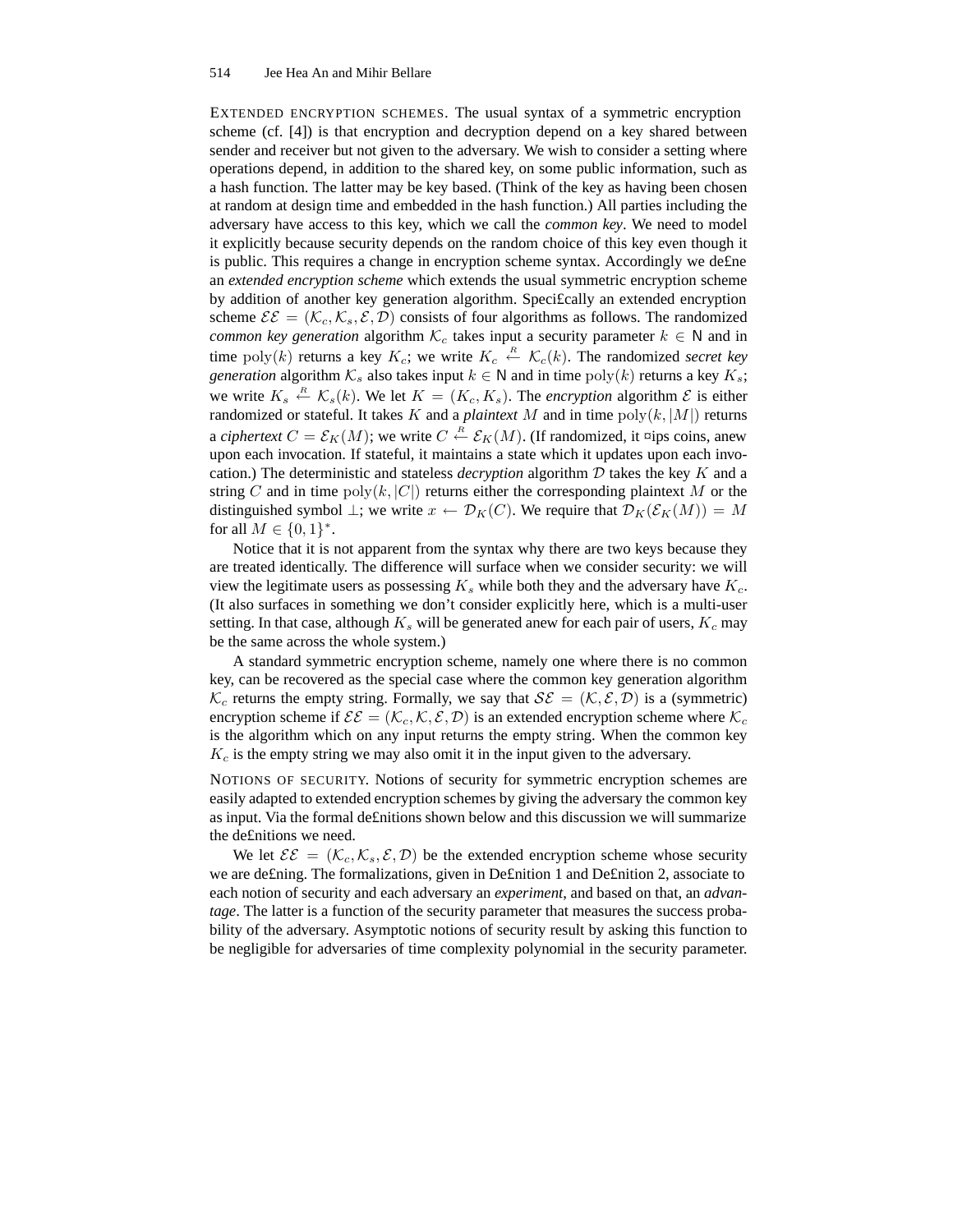Concrete security assessments can be made by associating to the scheme another advantage function that for each value of the security parameter and given resources for an adversary returns the maximum, over all adversaries limited to the given resources, of the advantage of the adversary.

Note that these de£nitions apply to standard symmetric encryption schemes too, since as per our conventions the latter are simply the special case of extended encryption schemes in which the common key generation algorithm returns the empty string.

PRIVACY. The basic and weakest natural notion of privacy is IND-CPA. We use one of the formalizations of [4] which adapts that of [13] to the symmetric setting. A challenge bit b is chosen, the adversary is given  $K_c$ , and can query, adaptively and as often as it likes, the left-or-right encryption oracle. The adversary wins if it can guess b. For IND-CCA the adversary gets in addition a decryption oracle but loses if it queries it on any ciphertext returned by the left-or-right encryption oracle.

Non-malleability captures, intuitively, the inability of an adversary to change a ciphertext into another one such that the underlying plaintexts are meaningfully related [12]. We do not formalize it directly as per [12, 5] but rather via the equivalent indistinguishability under parallel chosen-ciphertext attack characterization of [9, 18]. (This facilitates our proofs.) The adversary gets the left-or-right encryption oracle and must then decide on a vector of ciphertexts c. (It loses if they contain an output of the leftor-right encryption oracle.) It is given their corresponding decryptions p and then wins if it guesses the challenge bit.

The formal de£nition of privacy is below with the associated experiments.

**Definition 1. [Privacy]** Let  $\mathcal{E}\mathcal{E} = (\mathcal{K}_c, \mathcal{K}_s, \mathcal{E}, \mathcal{D})$  be an extended encryption scheme,  $b \in \{0,1\}$  a challenge bit and  $k \in \mathbb{N}$  the security parameter. Let A be an adversary that outputs a bit d. The *left-or-right* encryption oracle  $\mathcal{E}_K(\mathcal{LR}(\cdot,\cdot,b))$ , given to the adversary A, takes input a pair  $(x_0, x_1)$  of equal-length messages, computes ciphertext  $X \leftarrow \mathcal{E}_K(x_b)$ , and returns X to the adversary. (It ¤ips coins, or updates state for the encryption function, as necessary. If the input messages are not of equal length it returns the empty string.) Now consider the following experiments each of which returns a bit.

| Experiment $\mathbf{Exp}_{\mathcal{E}\mathcal{E},A}^{\text{ind-cpa-}b}(k)$<br>Experiment $\mathbf{Exp}_{\mathcal{E}\mathcal{E},A}^{\text{ind-cca-}b}(k)$ |                                                                                                                               |  |
|----------------------------------------------------------------------------------------------------------------------------------------------------------|-------------------------------------------------------------------------------------------------------------------------------|--|
| $K_c \stackrel{R}{\leftarrow} \mathcal{K}_c(k); K_s \stackrel{R}{\leftarrow} \mathcal{K}_s(k)$                                                           | $K_c \stackrel{R}{\leftarrow} \mathcal{K}_c(k)$ ; $K_s \stackrel{R}{\leftarrow} \mathcal{K}_s(k)$ ; $K \leftarrow (K_c, K_s)$ |  |
| $K \leftarrow (K_c, K_s)$                                                                                                                                | $d \leftarrow A^{\mathcal{E}_K(\mathcal{LR}(\cdot,\cdot,b)),\mathcal{D}_K(\cdot)}(k,K_c)$                                     |  |
| $d \leftarrow A^{\mathcal{E}_K(\mathcal{LR}(\cdot,\cdot,b))}(k,K_c)$                                                                                     | If $\mathcal{D}_K(\cdot)$ was never queried on an output of                                                                   |  |
| return $d$                                                                                                                                               | $\mathcal{E}_K(\mathcal{LR}(\cdot,\cdot,b))$ then return d else return 0                                                      |  |

Experiment  $\mathbf{Exp}_{\mathcal{E}\mathcal{E},A}^{\text{nm-cpa-}b}(k)$ 

 $K_c \stackrel{R}{\leftarrow} \mathcal{K}_c(k); K_s \stackrel{R}{\leftarrow} \mathcal{K}_s(k); K \leftarrow (K_c, K_s)$  $(\mathbf{c}, s) \leftarrow A_1^{\mathcal{E}_K(\mathcal{LR}(\cdot,\cdot,b))}(k, K_c); \mathbf{p} \leftarrow (\mathcal{D}_K(c_1), \cdots, \mathcal{D}_K(c_n)); d \leftarrow A_2(\mathbf{p}, \mathbf{c}, s)$ If c contains no ciphertext output by  $\mathcal{E}_K(\mathcal{LR}(\cdot,\cdot,b))$  then return d else return 0

For each notion of privacy sss-aaa  $\in \{\text{ind-cpa}, \text{ind-cca}, \text{nm-cpa}\}\$  we associate to the adversary A a corresponding advantage de£ned via

$$
\mathbf{Adv}_{\mathcal{EE},A}^{\text{sssaaaa}}(k) = \Pr\left[\ \mathbf{Exp}_{\mathcal{EE},A}^{\text{sssaaaa-1}}(k) = 1 \right] - \Pr\left[\ \mathbf{Exp}_{\mathcal{EE},A}^{\text{sssaaaa-0}}(k) = 1 \right] \ .
$$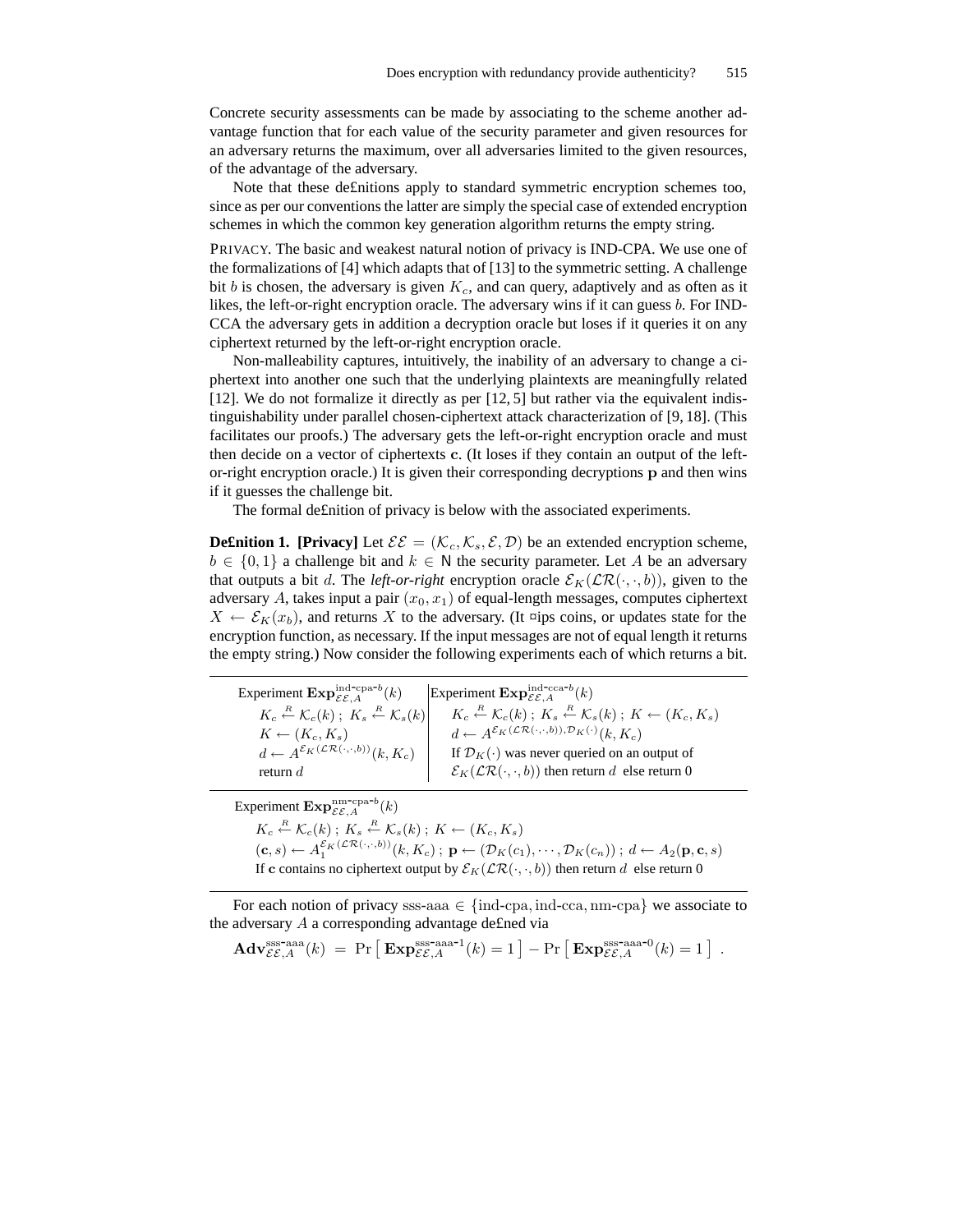For each security notion SSS-AAA  $\in \{IND-CPA, IND-CCA, NM-CPA\}$ , the scheme EE is said to be *SSS-AAA secure* if the corresponding advantage function,  $\mathbf{Adv}_{\mathcal{EE},F}^{\text{sssa-aaa}}(\cdot)$ of any adversary F whose time-complexity is polynomial in  $k$ , is negligible.

INTEGRITY. The formalization of integrity follows [7]. The adversary is allowed to mount a chosen-message attack on the scheme, modeled by giving it access to an encryption oracle. Success is measured by its ability to output a "new" ciphertext that makes the decryption algorithm output a plaintext rather than reject by outputting  $\bot$ . Here the "new" ciphertext means that the ciphertext was never output by the encryption oracle as a response to the adversary's queries. The formal de£nition of integrity is below with the associated experiment.

**Definition 2. [Integrity]** Let  $\mathcal{E}\mathcal{E} = (\mathcal{K}_c, \mathcal{K}_s, \mathcal{E}, \mathcal{D})$  be an extended encryption scheme, and  $k \in \mathbb{N}$  the security parameter. Let B be an adversary that has access to the encryption oracle and outputs a ciphertext. Now consider the following experiment.

Experiment  $\mathbf{Exp}_{\mathcal{E}\mathcal{E},B}^{\text{int-ctxt}}(k)$ 

 $K_c \stackrel{R}{\leftarrow} \mathcal{K}_c$ ;  $K_s \stackrel{R}{\leftarrow} \mathcal{K}_s$ ;  $K \leftarrow (K_c, K_s)$ ;  $C \leftarrow B^{\mathcal{E}_K(\cdot)}(k, K_c)$ If  $\mathcal{D}_K(C) \neq \bot$  and C was never a response of  $\mathcal{E}_K(\cdot)$  then return 1 else return 0

We associate to the adversary  $B$  a corresponding advantage defined via

 $\mathbf{Adv}_{\mathcal{EE},B}^{\text{int-ctxt}}(k) = \Pr \left[ \mathbf{Exp}_{\mathcal{EE},B}^{\text{int-ctxt}}(k) = 1 \right].$ 

The scheme  $\mathcal{EE}$  is said to be *INT-CTXT secure* if the advantage function  $\mathbf{Adv}_{\mathcal{EE},F}^{\text{int-ctxt}}(\cdot)$ of any adversary  $F$  whose time-complexity is polynomial in  $k$ , is negligible.

## **3 The encryption-with-redundancy paradigm**

We describe the paradigm in a general setting, as a transform that associates to any given symmetric encryption scheme and any given "redundancy code" an extended encryption scheme. We £rst de£ne the syntax for redundancy codes, then detail the constructions, separating the cases of public and secret redundancy, and conclude by observing that the transform always preserves privacy. This leaves later sections to investigate the dif£cult issue, namely the integrity of the extended encryption scheme with redundancy.

REDUNDANCY CODES. A *redundancy code*  $\mathcal{RC} = (\mathcal{K}_r, \mathcal{H})$  consists of two algorithms  $\mathcal{K}_r$  and  $\mathcal{H}$ . The randomized key generation algorithm  $\mathcal{K}_r$  takes a security parameter k and in time  $\text{poly}(k)$  returns a key  $K_r$ ; we write  $K_r \overset{R}{\leftarrow} \mathcal{K}_r(k)$ . The deterministic redundancy computation algorithm H takes  $K_r$  and a string  $M \in \{0,1\}^*$  and in time  $\text{poly}(k,|M|)$  returns a string  $\tau;$  we write  $\tau \leftarrow \mathcal{H}_{K_r}(M)$ . Usually the length of  $\tau$  is  $\ell(k)$ where  $\ell(\cdot)$ , an integer valued function that depends only on the security parameter, is called the *output length* of the redundancy code. We say that the redundancy is *public* if the key  $K_r$  is public and known to the adversary. We say the redundancy is *secret* if  $K_r$  is part of the shared secret key.

EXTENDED ENCRYPTION SCHEMES WITH REDUNDANCY. Let  $\mathcal{SE} = (\mathcal{K}_e, \mathcal{E}, \mathcal{D})$  be a given (symmetric) encryption scheme, which we will call the *base* encryption scheme. Let  $RC = (K_r, H)$  be a given redundancy code as above. We define an associated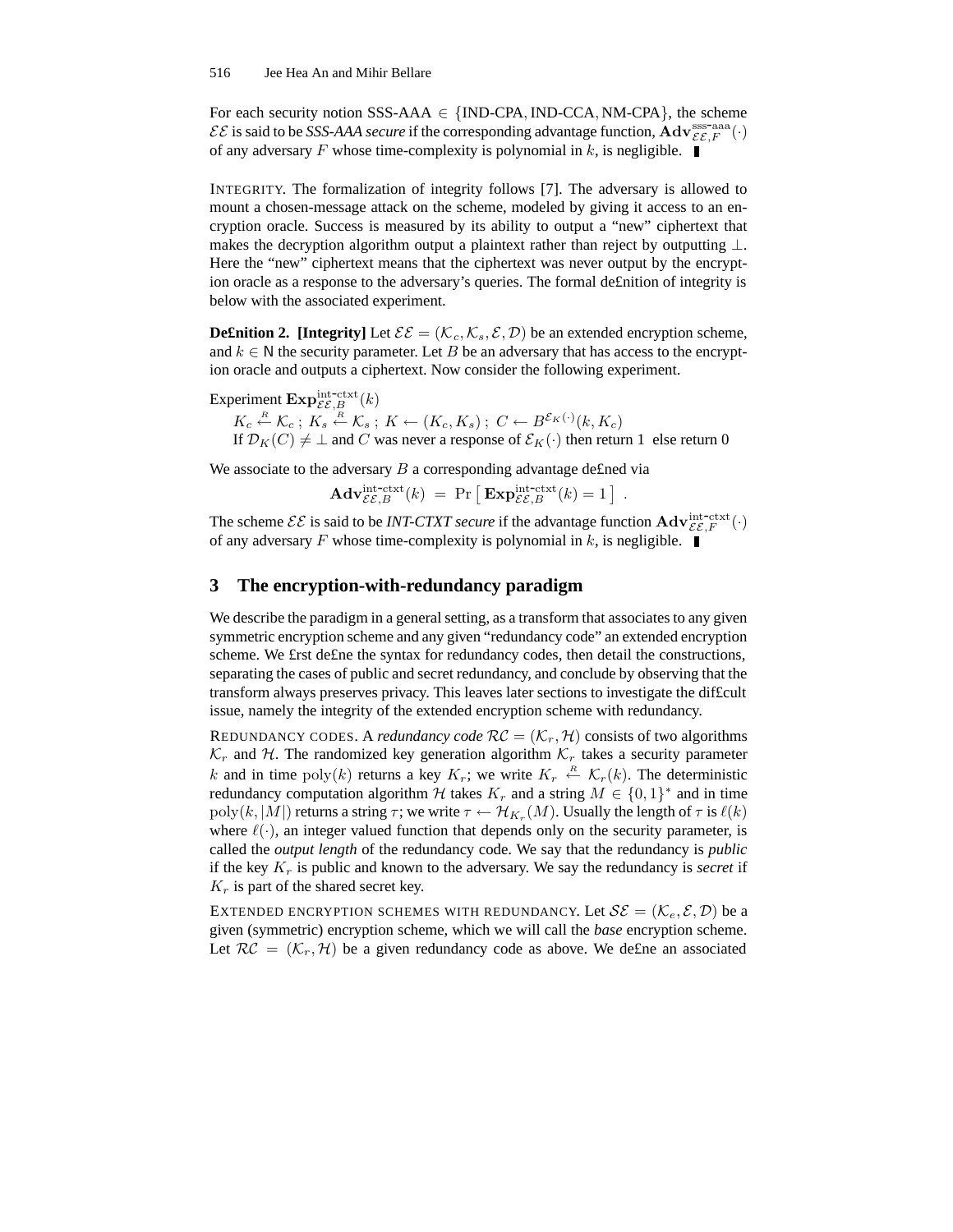*extended encryption scheme with public redundancy* and an associated *extended encryption scheme with secret redundancy*.

**Construction 1.** The extended encryption scheme with public redundancy  $\mathcal{EPR} =$  $(\mathcal{K}_c, \mathcal{K}_s, \overline{\mathcal{E}}, \overline{\mathcal{D}})$ , associated to base encryption scheme  $\mathcal{SE} = (\mathcal{K}_e, \mathcal{E}, \mathcal{D})$  and redundancy code  $\mathcal{RC} = (\mathcal{K}_r, \mathcal{H})$ , is defined as follows:

Algorithm 
$$
K_c(k)
$$
 Algorithm  $\mathcal{E}_s(k)$  Algorithm  $\overline{\mathcal{E}}_{K_c,K_r}(M)$  Algorithm  $\overline{\mathcal{E}}_{K_c,K_r}(M)$  Algorithm  $\overline{\mathcal{E}}_{K_c,K_r}(C)$   
\nreturn  $K_r$  return  $K_e$   $C \stackrel{R}{\leftarrow} \mathcal{E}_{K_e}(M||\tau)$   $P \leftarrow \mathcal{D}_{K_e}(C)$   
\nreturn  $K_c$  return  $C$ 

Note that the common-key generation algorithm returns the key for the redundancy function, which is thus available to the adversary. That is why we say the redundancy is public.  $\blacksquare$ 

**Construction 2.** The extended encryption scheme with secret redundancy  $\mathcal{ESR}$  =  $(\mathcal{K}_c, \mathcal{K}_s, \overline{\mathcal{E}}, \overline{\mathcal{D}})$ , associated to base encryption scheme  $\mathcal{SE} = (\mathcal{K}_e, \mathcal{E}, \mathcal{D})$  and redundancy code  $\mathcal{RC} = (\mathcal{K}_r, \mathcal{H})$ , is defined as follows:

Algorithm 
$$
\mathcal{K}_c(k)
$$
  
\nreturn  $\varepsilon$   
\nreturn  $\varepsilon$   
\n $K_e \stackrel{R}{\leftarrow} \mathcal{K}_e(k)$   
\n $K_r \stackrel{R}{\leftarrow} \mathcal{K}_e(k)$   
\nreturn  $\langle K_e, K_r \rangle$   
\nreturn  $\langle K_e, K_r \rangle$   
\nreturn  $\langle K_e, K_r \rangle$   
\nreturn  $\langle K_e, K_r \rangle$   
\nreturn  $\langle K_e, K_r \rangle$   
\nreturn  $C$   
\n $\downarrow$   
\n $\downarrow$   
\n $\downarrow$   
\nHgorithm  $\overline{\mathcal{L}}_{\langle K_e, K_r \rangle}(M)$   
\n $N \leftarrow \mathcal{D}_{K_e}(C)$   
\nParse N as  $M || \tau$   
\nthen return  $\bot$   
\nelse return  $M$ 

Note that the common key generation algorithm  $K_c$  returns the empty string  $\varepsilon$ . We may omit the algorithm  $\mathcal{K}_c$  and write  $\mathcal{ESR} = (\mathcal{K}_s, \overline{\mathcal{E}}, \overline{\mathcal{D}})$ . The key for the redundancy function is part of the secret key not available to the adversary.

The symbol  $\perp$  is a distinct symbol that indicates that the ciphertext is not valid. When we refer to an extended encryption scheme with redundancy in general we mean either of the above, and denote it by  $\mathcal{ER}$ .

PRIVACY IS PRESERVED. We now present a theorem regarding the privacy of an extended encryption scheme with redundancy. It applies both to the case of public and to the case of secret redundancy. The theorem below says that the encryption scheme with redundancy inherits the privacy of the base symmetric encryption scheme regardless of the redundancy code being used. This means that privacy depends only on the underlying encryption scheme, not on the redundancy code. The proof is straightforward and can be found in the full version of this paper [1].

**Theorem 1.** [Privacy of an extended encryption scheme with redundancy] Let  $\mathcal{S}\mathcal{E}$  $=$   $(\mathcal{K}_e, \mathcal{E}, \mathcal{D})$  *be a symmetric encryption scheme and let*  $\mathcal{RC} = (\mathcal{K}_r, \mathcal{H})$  *be a redundancy code.* Let  $\mathcal{ER} = (K_c, K_s, \overline{\mathcal{E}}, \overline{\mathcal{D}})$  *be an associated extended encryption scheme with redundancy, either public or secret. Then if* SE *is IND-CPA (resp. IND-CCA, NM-CPA*) *secure, so is*  $\mathcal{ER}$ .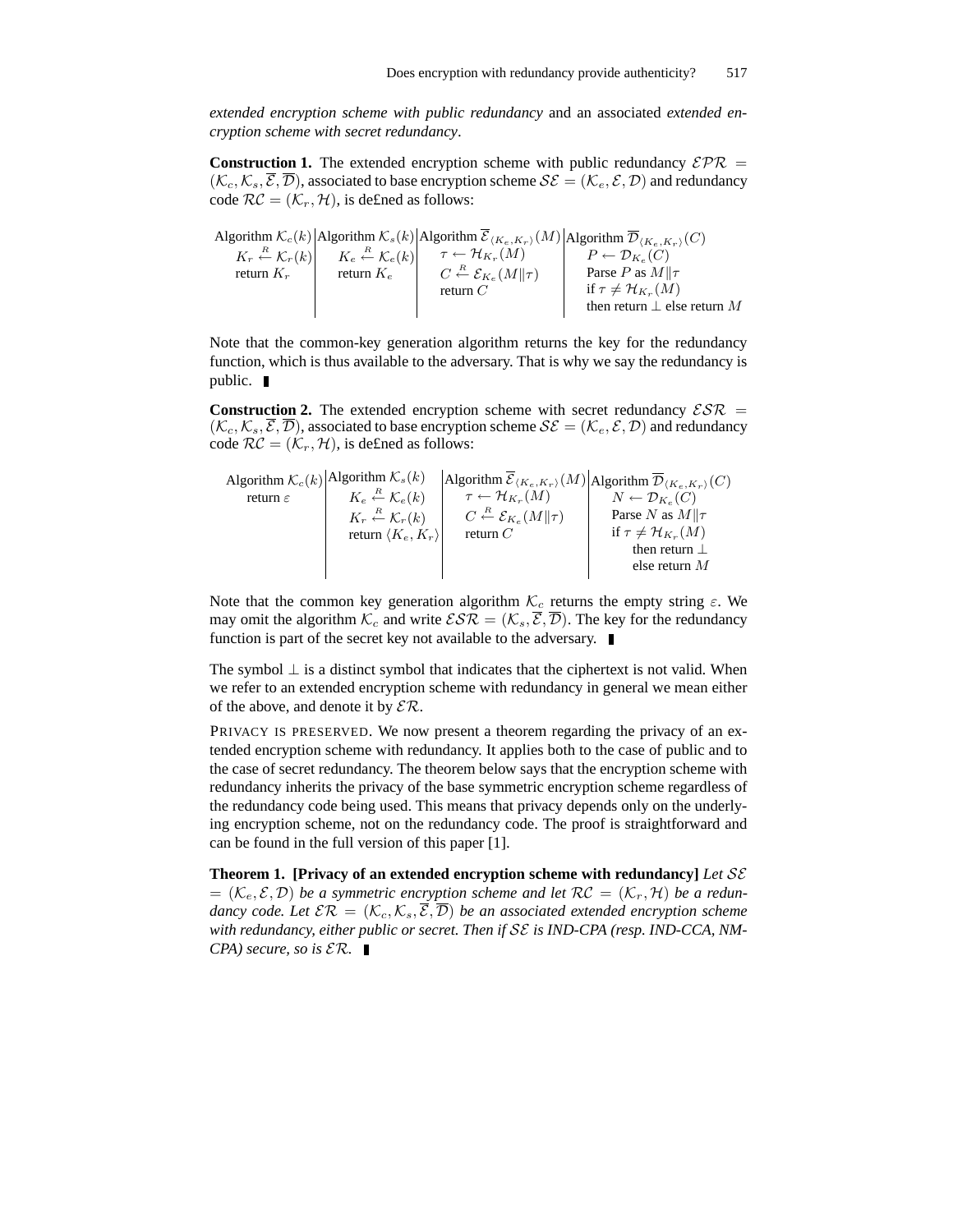For simplicity we have stated the theorem with reference to asymptotic notions of security but we remark that the reduction in the proof is tight, and a concrete security statement re¤ecting this can be derived from the proof.

# **4 Encryption with public redundancy**

Here we will show that in general the encryption with public redundancy paradigm fails in a strong way, meaning there is a base encryption scheme such that for *all* choices of public redundancy code, the associated extended encryption scheme with public redundancy scheme (cf. Construction 1) fails to provide integrity. This is true regardless of the security property of the base encryption scheme (i.e. IND-CPA, NM-CCA, or IND-CCA).

The result follows the paradigm of similar negative results in [4, 7]. We must make the minimal assumption that some encryption scheme  $\mathcal{SE}'$  secure in the given sense exists, else the question is moot. We then modify the given encryption scheme to a new scheme  $\mathcal{S}\mathcal{E}$  so that when  $\mathcal{S}\mathcal{E}$  becomes the base encryption scheme of the extended encryption scheme with public redundancy, we can provide an attack on the integrity of the latter. The proof of the following theorem can be found in the full version of this paper [1].

**Theorem 2. [Encryption with public redundancy]** *Suppose there exists a symmetric encryption scheme* SE <sup>0</sup> *which is IND-CCA (resp. IND-CPA, NM-CPA) secure. Then there exists a symmetric encryption scheme* SE *which is also IND-CCA (resp. IND-CPA, NM-CPA) secure but, for any redundancy code* RC*, the extended encryption scheme with public redundancy* EPR *associated to* SE *and* RC *is not INT-CTXT secure.*

# **5 Encryption with secret redundancy**

In this section, we examine encryption schemes with secret redundancy in general so as to whether or not they provide integrity.

The following theorem states the negative result where the base encryption scheme is IND-CPA secure. The proof can be found in the full version of this paper [1].

**Theorem 3. [IND-CPA encryption with secret redundancy]** *Suppose there exists a symmetric encryption scheme* SE <sup>0</sup> *which is IND-CPA secure. Then there exists a symmetric encryption scheme* SE *which is also IND-CPA secure but, for any redundancy code* RC*, the extended encryption scheme with secret redundancy* ESR *associated to* SE *and* RC *is not INT-CTXT secure.*

For the positive result, we de£ne below the (necessary and suf£cient) security property required of the redundancy code.

We de£ne a notion of *unforgeability under no message attack (UF-NMA)*, which is the weakest form of security required of a MAC (message authentication code) roughly, the adversary wins if it outputs a valid message and tag pair without seeing any legitimately produced message and tag pairs. Since a MAC and a redundancy code are syntactically identical, we adopt the weakest security notion of a MAC as the security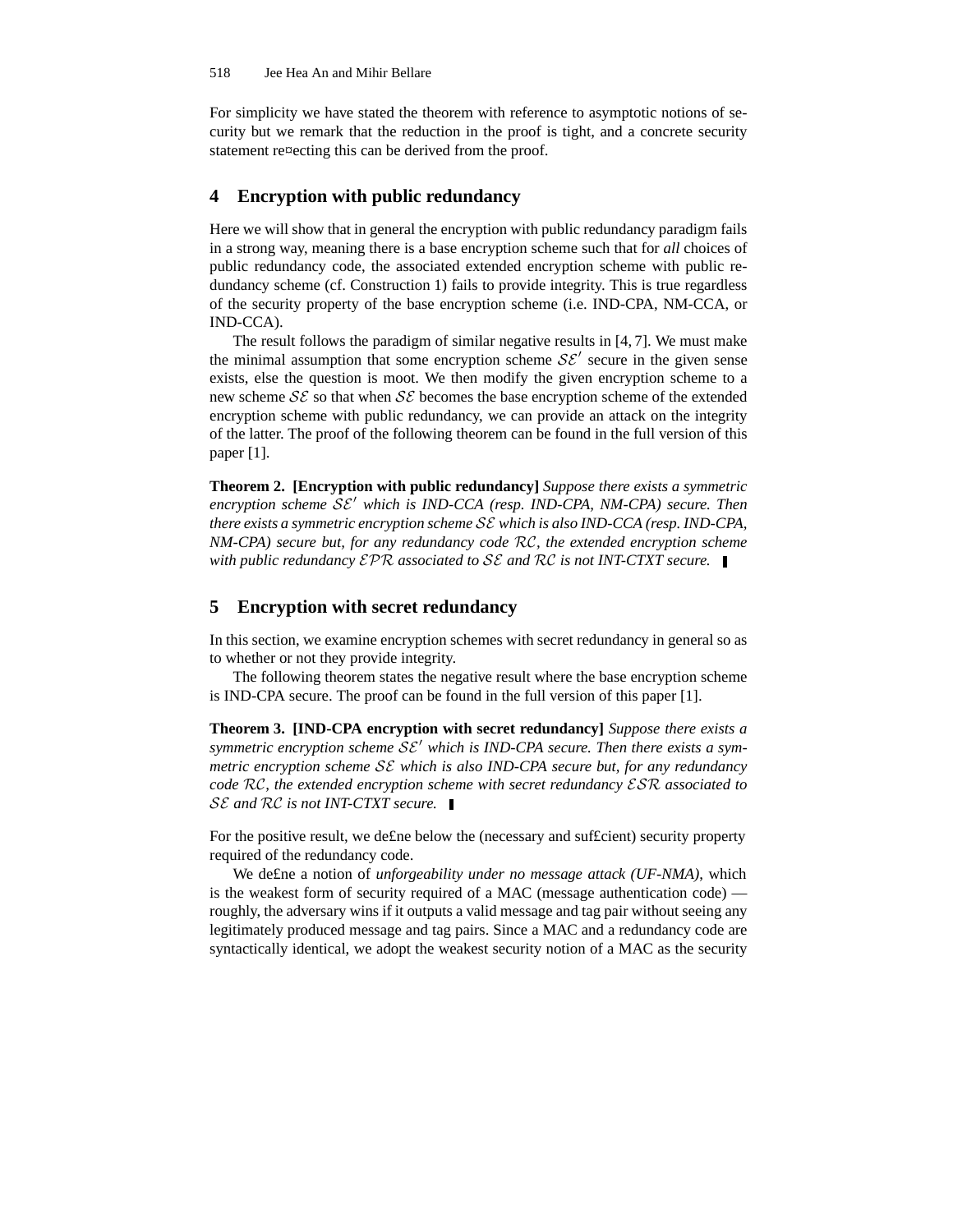notion of a redundancy code. The formal de£nition is given below. Note that, in the attack model, the key to the redundancy code is not given to the adversary, indicating that the redundancy is secret.

**Definition 3.** [Unforgeability under no message attack (UF-NMA)] Let  $RC = (K_r, K_r)$ H) be a redundancy code. Let  $k \in \mathbb{N}$ . Let F be an adversary. Consider the following experiment:

Experiment  $\mathbf{Exp}_{\mathcal{RC},F}^{\text{uf-nma}}(k)$  $K_r \stackrel{R}{\leftarrow} \mathcal{K}_r(k)$ ;  $(M, \tau) \leftarrow F(k)$ If  $\tau = \mathcal{H}_{K_r}(M)$  then return 1 else return 0

We de£ne the *advantage* of the adversary via,

$$
\mathbf{Adv}_{\mathcal{RC},F}^{\text{uf-nma}}(k) = \Pr\left[\mathbf{Exp}_{\mathcal{RC},F}^{\text{uf-nma}}(k) = 1\right]
$$

The redundancy code  $RC$  is said to be *UF-NMA secure* if the function  $\mathbf{Adv}_{RC,F}^{\text{uf-nma}}(\cdot)$ is negligible for any adversary F whose time complexity is polynomial in  $k$ .

The following theorem states the positive results. The proof can be found in the full version of this paper [1].

**Theorem 4. [NM-CPA or IND-CCA encryption with secret redundancy]** *Let* SE *be a symmetric encryption scheme which is NM-CPA or IND-CCA secure and let* RC *be a redundancy code. Then the extended encryption scheme with secret redundancy* ESR *associated to* SE *and* RC *is INT-CTXT secure if and only if the redundancy code* RC *is UF-NMA secure.*

## **6 Nested CBC (NCBC) with redundancy**

In this section, we will consider a "natural" variant of CBC encryption, called "Nested CBC (NCBC)", designed to eliminate length-based attacks. The detailed description of NCBC is given below.

Let  $F: \{0,1\}^k \times \{0,1\}^l \to \{0,1\}^l$  be a family of permutations (i.e. a block cipher). We let  $F_a(\cdot) = F(a, \cdot)$  and we let  $F_a^{-1}$  denote the inverse of  $F_a$ , for any key  $a \in$  $\{0,1\}^{\kappa}$ . Our variant of CBC encryption involves the use of two keys instead of just one. The additional key is used for the last iteration of the block cipher. We call this variant of CBC the *Nested CBC* (*NCBC*) and denote it by  $NCBC[F] = (\mathcal{K}_e, \mathcal{E}, \mathcal{D})$ . The algorithms for the NCBC encryption scheme are shown in Figure 2. We assume that the messages have length a multiple of the block length l.

Given the NCBC encryption scheme, we examine what kinds of security properties for the redundancy code will provide integrity of ciphertexts for the encryption scheme with redundancy. We examine this for both public redundancy and secret redundancy. In order to facilitate the practical security analyses, we will make concrete security assessments for the schemes examined in this section.

Since the security of the NCBC scheme is based on the security of the underlying block cipher (as well as that of the redundancy code), we £rst de£ne the security property of the underlying block cipher on which our security analysis will be based.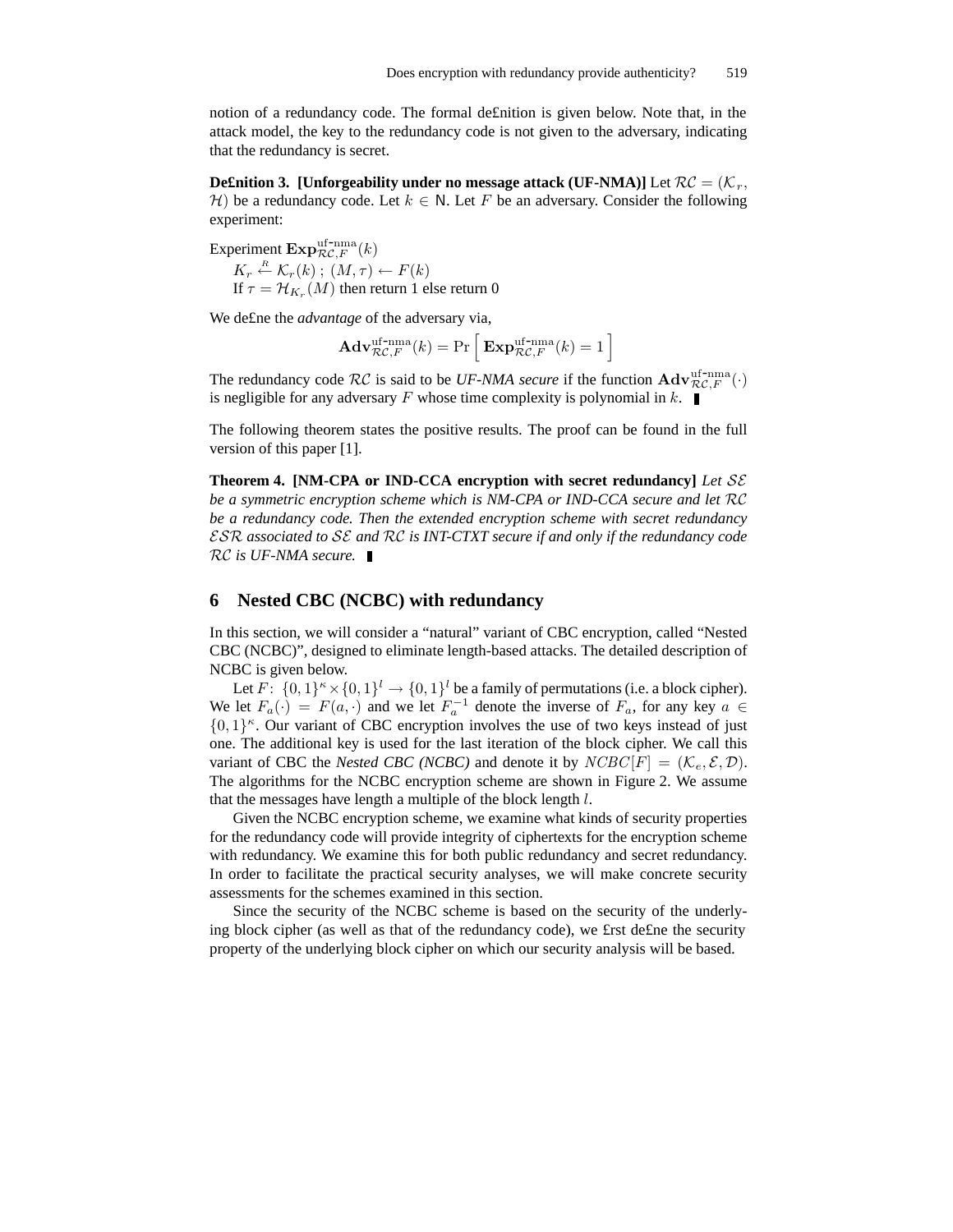Algorithm 
$$
K_e(k)
$$
  
\n $a_1 \stackrel{R}{\leftarrow} \{0,1\}^{\kappa}$   
\n $a_2 \stackrel{R}{\leftarrow} \{0,1\}^{\kappa}$   
\nReturn  $(a_1||a_2)$   
\n $y_0 \stackrel{R}{\leftarrow} \{0,1\}^l$   
\n $y_1 \leftarrow F_{a_1}(y_{i-1} \oplus x_i)$   
\n $y_i \leftarrow F_{a_1}(y_{i-1} \oplus x_i)$   
\n $y_i \leftarrow F_{a_2}(y_n \oplus x_{n+1})$   
\n $y_1 \leftarrow F_{a_2}(y_n \oplus x_{n+1})$   
\n $y_2 \leftarrow F_{a_1}(y_{i-1} \oplus x_i)$   
\n $y_{i+1} \leftarrow F_{a_2}(y_n \oplus x_{n+1})$   
\n $y_0 \downarrow y_1 \downarrow \cdots y_{n+1}$   
\n $y_1 \leftarrow y_n$   
\n $y_2 \leftarrow y_n$   
\n $y_3 \leftarrow y_{n+1}$   
\n $y_1 \leftarrow y_n$   
\n $y_2 \leftarrow y_n$   
\n $y_3 \leftarrow y_{n+1}$   
\n $y_1 \leftarrow y_n$   
\n $y_2 \leftarrow y_n$   
\n $y_3 \leftarrow y_n$   
\n $y_4 \leftarrow y_n$   
\n $y_5 \leftarrow y_n$   
\n $y_6 \leftarrow y_n$   
\n $y_7 \leftarrow y_n$   
\n $y_8 \leftarrow y_n$   
\n $y_9 \leftarrow y_n$   
\n $y_1 \leftarrow y_n$   
\n $y_2 \leftarrow y_n$   
\n $y_3 \leftarrow y_n$   
\n $y_4 \leftarrow y_n$   
\n $y_5 \leftarrow y_n$   
\n $y_6 \leftarrow y_n$   
\n $y_7 \leftarrow y_n$   
\n $y_8 \leftarrow y_n$   
\n $y_9 \leftarrow y_n$   
\n $y_9 \leftarrow y_n$   
\n $y_9 \leftarrow y_n$   
\n $y_9$ 

**Fig. 2.** Nested CBC encryption scheme 
$$
NCBC[F] = (K_e, \mathcal{E}, \mathcal{D}).
$$

Block ciphers are usually modeled as "pseudorandom permutations" (sometimes even as "pseudorandom functions") [4]. However, we use a stronger notion called *strong pseudorandom permutation (SPRP)* [22], where the adversary gets access to both forward and inverse permutation oracles in the attack model.

**De£nition 4.** [Strong pseudorandom permutation (SPRP)] Let  $F: \{0,1\}^\kappa \times \{0,1\}^l$  $\rightarrow$   $\{0,1\}$ <sup>l</sup> be a block cipher with key-length  $\kappa$  and block-length *l*. Let  $P<sup>l</sup>$  be the family of all permutations on *l*-bits. Let  $k \in \mathbb{N}$  and  $b \in \{0, 1\}$ . Let D be an adversary that has access to oracles  $g(\cdot)$  and  $g^{-1}(\cdot)$ . Consider the following experiment:

Experiment  $\mathbf{Exp}_{F,D}^{\text{sprp-b}}(k)$ 

If  $b = 0$  then  $g \stackrel{R}{\leftarrow} P^l$  else  $K \stackrel{R}{\leftarrow} \{0,1\}^l$ ;  $g \leftarrow F_K$  $d \leftarrow D^{g(\cdot),g^{-1}(\cdot)}(k)$  ; return  $d$ 

We de£ne the *advantage* and the *advantage function* of the adversary as follows. For any integers  $t, q \geq 0$ ,

$$
\mathbf{Adv}_{F,D}^{\text{sprp}}(k) = \Pr\left[\mathbf{Exp}_{F,D}^{\text{sprp-1}}(k) = 1\right] - \Pr\left[\mathbf{Exp}_{F,D}^{\text{sprp-0}}(k) = 1\right]
$$

$$
\mathbf{Adv}_{F}^{\text{sprp}}(k, t, q) = \max_{D} \left\{\mathbf{Adv}_{F,D}^{\text{sprp}}(k)\right\}
$$

where the maximum is over all  $D$  with time complexity  $t$ , making at most  $q$  queries to the oracles  $g(\cdot)$  and  $g^{-1}(\cdot)$ . The block cipher F is said to be *SPRP secure* if the function  $\mathbf{Adv}_{F,D}^{\text{srrp}}(k)$  is negligible for any adversary D whose time complexity is polynomial in  $k.$ 

The "time-complexity" refers to that of the entire experiment. Here, the choice of a random permutation  $g$  is not made all at once, but rather  $g$  is simulated in the natural way.

#### **6.1 NCBC with secret redundancy**

Here we examine what kind of property on the redundancy code suf£ces to make the NCBC with secret redundancy provide integrity. We denote by  $SNCBC[F, RC] =$  $(K_s, \overline{E}, \overline{D})$  the extended encryption scheme with secret redundancy associated to the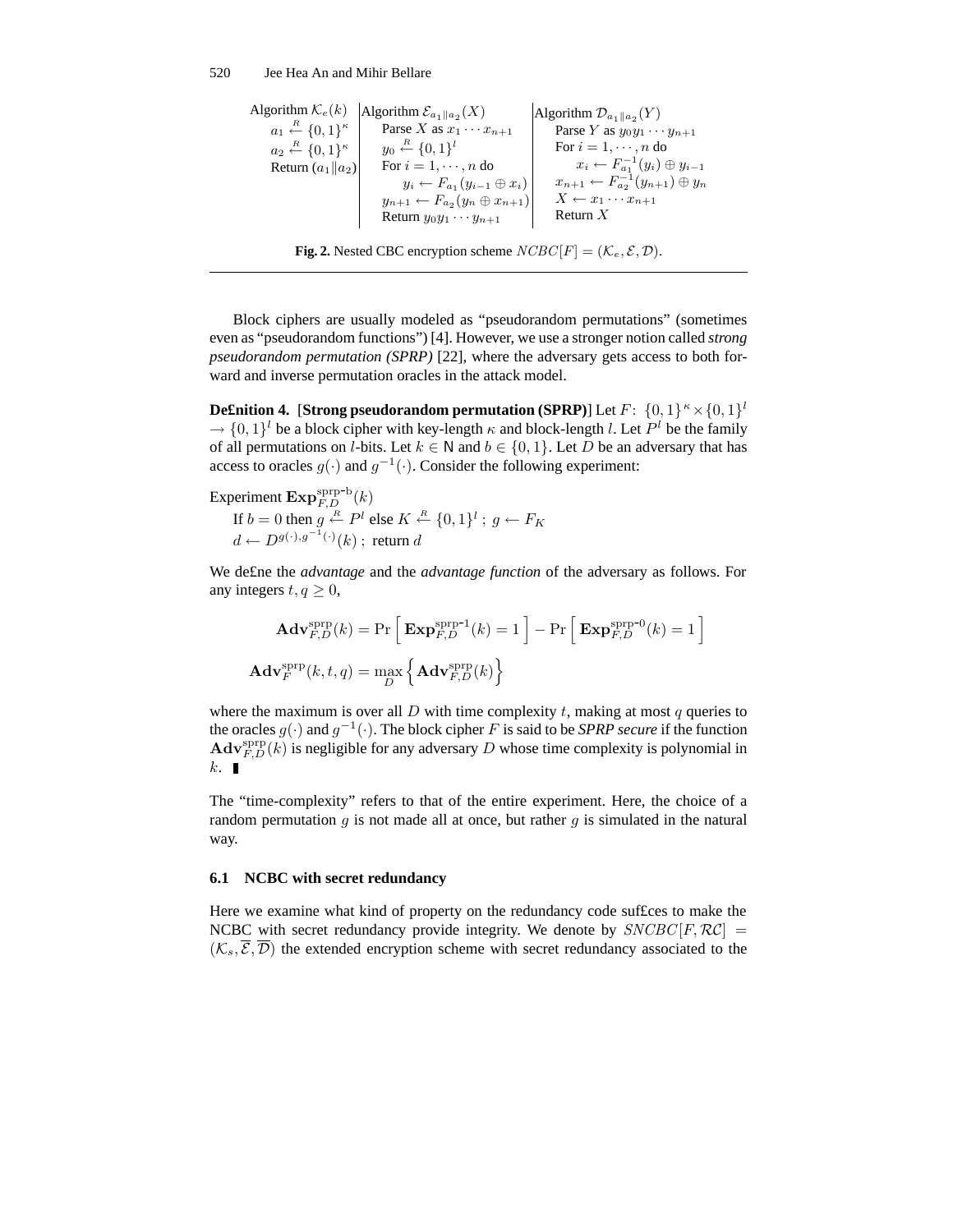NCBC encryption scheme  $NCBC[F] = (\mathcal{K}_e, \mathcal{E}, \mathcal{D})$  and a redundancy code  $\mathcal{RC} =$  $(\mathcal{K}_r, \mathcal{H}).$ 

It turns out that the NCBC scheme with secret redundancy provides integrity if the underlying secret redundancy meets the notion of *almost XOR universal* (AXU) introduced in [20, 25].

**Definition 5.** [Almost XOR Universal (AXU)] Let  $RC = (K_r, H)$  be a redundancy code whose output length is  $\ell(k)$ , where  $k \in \mathbb{N}$ . We define the *advantage* function of the redundancy code  $RC$  as follows.

$$
\mathbf{Adv}_{\mathcal{RC}}^{\text{axu}}(k,\mu)
$$
  
= 
$$
\max_{x,x' \in \{0,1\}^*, r \in \{0,1\}^{\ell(k)}} \left\{ \Pr \left[ \mathcal{H}_{K_r}(x) \oplus \mathcal{H}_{K_r}(x') = r : K_r \stackrel{R}{\leftarrow} \mathcal{K}_r(k) \right] \right\}
$$

where maximum is taken over all *distinct*  $x, x'$  of length at most  $\mu$  each, and all  $r \in$  $\{0,1\}^{\ell(k)}$ .

We now state the theorem concerning the security of NCBC scheme with secret redundancy. The proof can be found in the full version of this paper [1].

**Theorem 5. [Integrity of NCBC with secret redundancy]** *Let* RC *be a redundancy*  $code$  whose output length is l-bits. Let  $F\colon \{0,1\}^\kappa \times \{0,1\}^l \to \{0,1\}^l$  be a block cipher, *and let* NCBC [F] *be the NCBC encryption scheme based on* F*. Let* SNCBC [F, RC] *be the extended encryption scheme with secret redundancy associated to* NCBC [F] *and*  $RC$ *. Let*  $k \in \mathbb{N}$ *. Then* 

$$
\mathbf{Adv}_{SNCBC[F,RC]}^{\text{int-ctxt}}(k, t, q, \mu)
$$
\n
$$
\leq \left(\frac{q(q-1)}{2} + 1\right) \cdot \mathbf{Adv}_{SRC}^{\text{axu}}(k, \mu) + \frac{1}{2^l - q} + \mathbf{Adv}_F^{\text{sprp}}(k, t, q + \mu/l) \quad \blacksquare
$$

#### **6.2 NCBC with public redundancy**

The NCBC with *public* redundancy scheme also provides authenticity if a certain condition on the underlying redundancy code is satisfied. We denote by  $PNCBC$  [F,  $RC$ ] =  $(\mathcal{K}_c, \mathcal{K}_s, \overline{\mathcal{E}}, \overline{\mathcal{D}})$  the extended encryption scheme with public redundancy associated to the NCBC encryption scheme  $NCBC[F] = (\mathcal{K}_e, \mathcal{E}, \mathcal{D})$  and a redundancy code  $\mathcal{RC} =$  $(\mathcal{K}_r, \mathcal{H}).$ 

We want to examine what kind of security property for the underlying public redundancy suf£ces to make the NCBC scheme with public redundancy provide integrity. It turns out that, for the redundancy code, a cryptographic property called "XORcollision-resistance" suf£ces to provide integrity for the NCBC scheme with public redundancy. XOR-collision-resistance is slightly stronger than "collision-resistance". Roughly, a redundancy code  $\mathcal{RC} = (\mathcal{K}_r, \mathcal{H})$  is said to be *XOR-collision-resistant (XCR)* if it is "hard" to find strings  $x, x'$  where  $x \neq x'$  such that  $\mathcal{H}_{K_r}(x) \oplus \mathcal{H}_{K_r}(x') = r$ for any committed value r and any given key  $K_r$ . We define XOR-collision-resistance (XCR) more formally as follows.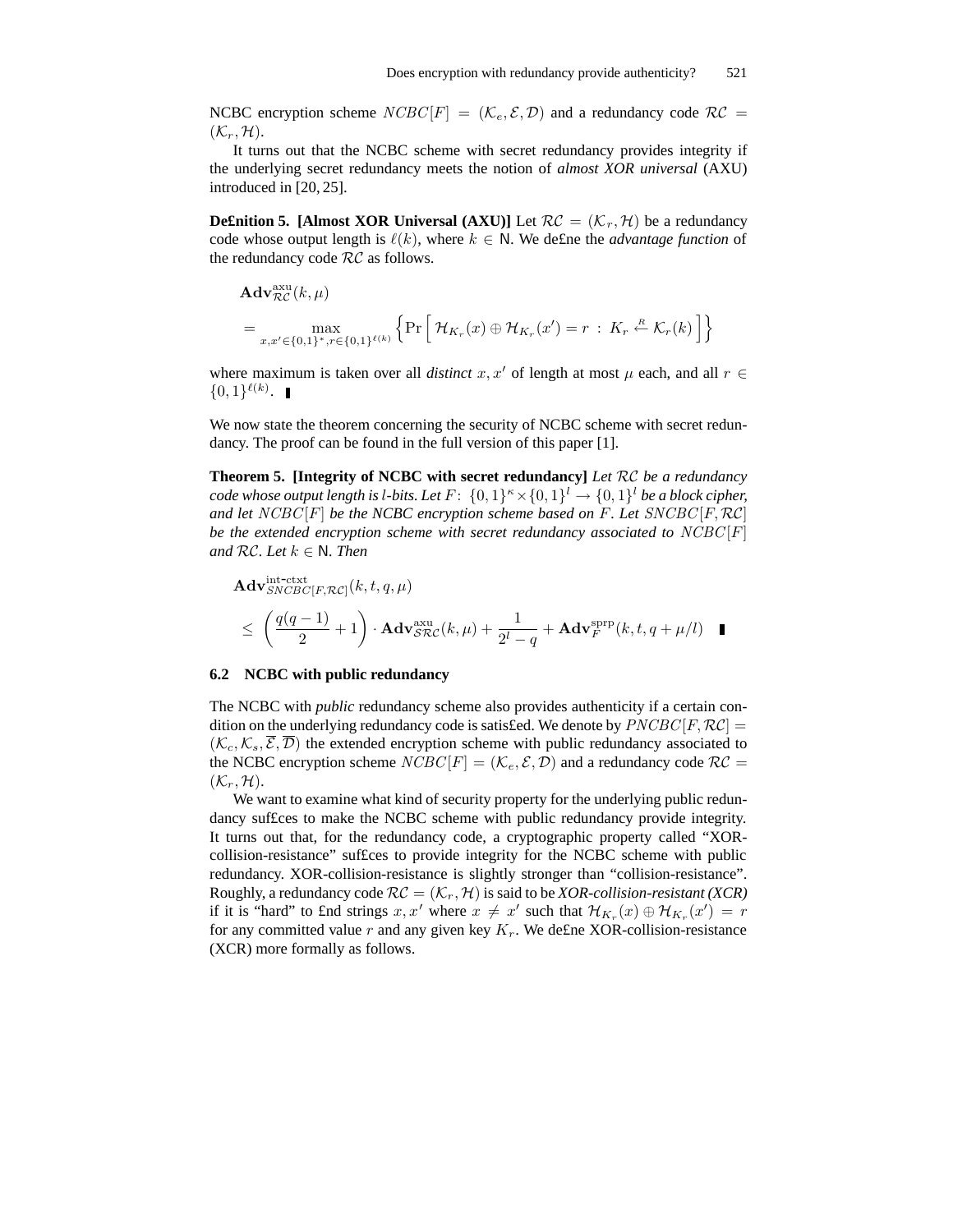**Definition 6. [XOR-Collision-Resistance (XCR)**] Let  $\mathcal{RC} = (\mathcal{K}_r, \mathcal{H})$  be a redundancy code whose output length is  $\ell(k)$ , where  $k \in \mathbb{N}$ . Let  $B = (B_1, B_2)$  be an adversary. Consider the following experiment:

Experiment  $\mathbf{Exp}_{\mathcal{PRC},B}^{\text{scr}}(k)$  $(r, s) \leftarrow B_1(k); K_r \stackrel{R}{\leftarrow} \mathcal{K}_r(k); (x, x') \leftarrow B_2(K_r, r, s)$ if  $\mathcal{H}_{K_r}(x) \oplus \mathcal{H}_{K_r}(x') = r$  and  $x \neq x'$  then return 1 else return 0

Above, the variable s denotes the state information. We de£ne the *advantage* and the *advantage function* of the adversary via,

$$
\mathbf{Adv}_{\mathcal{PRC},B}^{\text{scr}}(k) = \Pr\left[\mathbf{Exp}_{\mathcal{PRC},B}^{\text{scr}}(k) = 1\right]
$$

$$
\mathbf{Adv}_{\mathcal{PRC}}^{\text{scr}}(k,t) = \max_{B} \left\{\mathbf{Adv}_{\mathcal{PRC},B}^{\text{scr}}(k)\right\}
$$

where the maximum is over all B with time complexity t. The scheme  $\mathcal{PRC}$  is said to be *XCR* secure if the function  $\mathbf{Adv}_{\mathcal{PRC},A}^{\text{scr}}(k)$  is negligible for any adversary A whose time complexity is polynomial in  $k$ .

XOR-collision-resistance (XCR) as de£ned above is a new notion that has not been explicitly studied in the literature. In XCR, the adversary £rst outputs a string  $r$  and then obtains the key to the function. The adversary's goal is to £nd a pair of strings  $x, x'$  (called an "XOR-collision" pair) such that the XOR of their images equals r.

Given the de£nitions for the security properties of the underlying primitives, we now state the theorem regarding the security of the PNCBC scheme. Following that we will further discuss XCR redundancy codes. The proof can be found in the full version of this paper [1].

**Theorem 6. [Integrity of NCBC with public redundancy]** *Let* RC *be a redundancy*  $code$  whose output length is l-bits. Let  $F\colon \{0,1\}^\kappa \times \{0,1\}^l \to \{0,1\}^l$  be a block cipher, *and let* NCBC [F] *be the NCBC encryption scheme based on* F*. Let* PNCBC [F, RC] *be the extended encryption scheme with public redundancy associated to* NCBC [F] *and*  $RC$ *. Let*  $k \in \mathbb{N}$ *. Then* 

$$
\mathbf{Adv}_{PNCBC}^{\text{int-ctxt}}(k, t, q, \mu)
$$
  
\n
$$
\leq mq \cdot \mathbf{Adv}_{RC}^{\text{scr}}(k, t') + \frac{2}{2^l - m} + \frac{m^2}{2(2^l - m)} + 2 \cdot \mathbf{Adv}_{F}^{\text{sprp}}(k, t, q + m)
$$

*where*  $m = \mu/l$ .

We now further discuss XCR redundancy codes. Note that the XCR property can be thought of as a cryptographic counterpart of the AXU property described in the previous section. The combinatorial property of AXU (for secret redundancy) is weaker, and therefore, easier to implement than the cryptographic property of XCR (for public redundancy). This tells us that by adding the power of secrecy to the redundancy code, one can achieve the same security (i.e. integrity) for the NCBC with redundancy scheme under a weaker security assumption on the underlying redundancy code.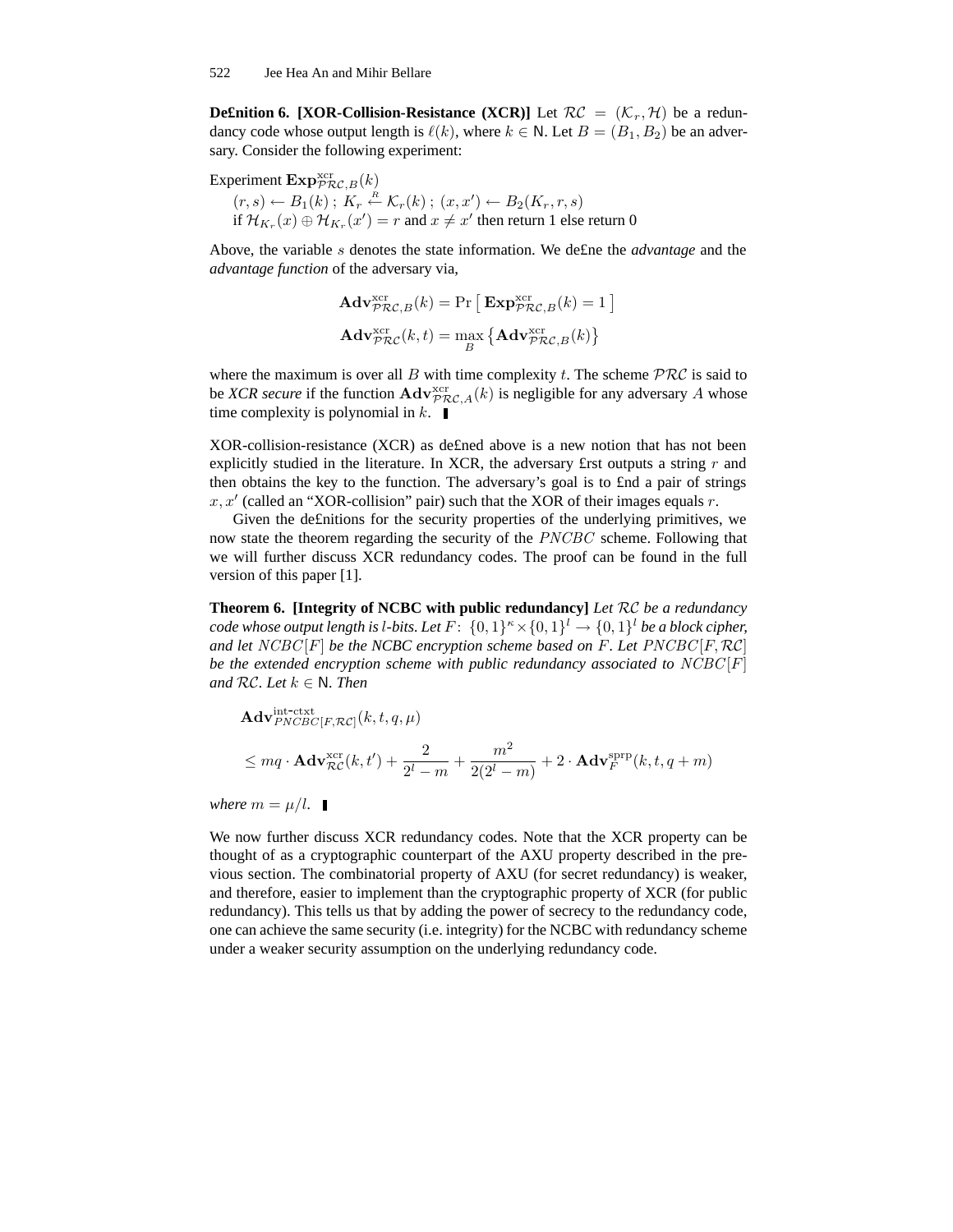What are candidates for XCR redundancy codes? Note that an unkeyed hash function like SHA-1 does not yield an XCR redundancy code. Indeed, an adversary can choose any distinct x, x', and let  $r = SHA-1(x) \oplus SHA-1(x')$ . It can output r in its £rst stage, and  $x, x'$  in its second, and win the game. An XCR redundancy code must be keyed. A keyed hash function is a good candidate. Speci£cally, we suggest that HMAC [3] is a candidate for a XCR redundancy code. In the full version of this paper [1] we discuss other constructions including a general way to transform any collision-resistant function into an XCR redundancy code.

# **Acknowledgments**

We thank Hugo Krawczyk for helpful comments on a previous version of this paper. We thank Daniele Micciancio for helpful discussions. The authors are supported in part by Bellare's 1996 Packard Foundation Fellowship in Science and Engineering and NSF CAREER Award CCR-9624439. The £rst author was also supported in part by an NSF graduate fellowship.

### **References**

- 1. J. AN AND M. BELLARE, "Does encryption with redundancy provide authenticity?" Full version of this paper, available via http://www-cse.ucsd.edu/users/mihir.
- 2. M. ATICI AND D. STINSON, "Universal Hashing and Multiple Authentication," Advances in Cryptology – CRYPTO '96, Lecture Notes in Computer Science Vol. 1109, N. Koblitz ed., Springer-Verlag, 1996.
- 3. M. BELLARE, R. CANETTI AND H. KRAWCZYK, "Keying hash functions for message authentication," Advances in Cryptology – CRYPTO '96, Lecture Notes in Computer Science Vol. 1109, N. Koblitz ed., Springer-Verlag, 1996.
- 4. M. BELLARE, A. DESAI, E. JOKIPII AND P. ROGAWAY, "A concrete security treatment of symmetric encryption: Analysis of the DES modes of operation," Proc. of the 38th IEEE FOCS, IEEE, 1997.
- 5. M. BELLARE, A. DESAI, D. POINTCHEVAL AND P. ROGAWAY, "Relations among notions of security for public-key encryption schemes," Advances in Cryptology – CRYPTO '98, Lecture Notes in Computer Science Vol. 1462, H. Krawczyk ed., Springer-Verlag, 1998.
- 6. M. BELLARE, J. KILIAN AND P. ROGAWAY, "The Security of the Cipher Block Chaining Message Authentication Code," Journal of Computer and System Sciences, Vol. 61, No. 3, December 2000, pp. 362–399.
- 7. M. BELLARE AND C. NAMPREMPRE, "Authenticated Encryption: Relations among notions and analysis of the generic composition paradigm," Advances in Cryptology – ASI-ACRYPT '00, Lecture Notes in Computer Science Vol. 1976, T. Okamoto ed., Springer-Verlag, 2000.
- 8. M. BELLARE AND P. ROGAWAY, "Encode-then-encipher encryption: How to exploit nonces or redundancy in plaintexts for ef£cient cryptography," Advances in Cryptology – ASIACRYPT '00, Lecture Notes in Computer Science Vol. 1976, T. Okamoto ed., Springer-Verlag, 2000.
- 9. M. BELLARE AND A. SAHAI, "Non-Malleable Encryption: Equivalence between Two Notions, and an Indistinguishability-Based Characterization," Advances in Cryptology – CRYPTO '99, Lecture Notes in Computer Science Vol. 1666, M. Wiener ed., Springer-Verlag, 1999.